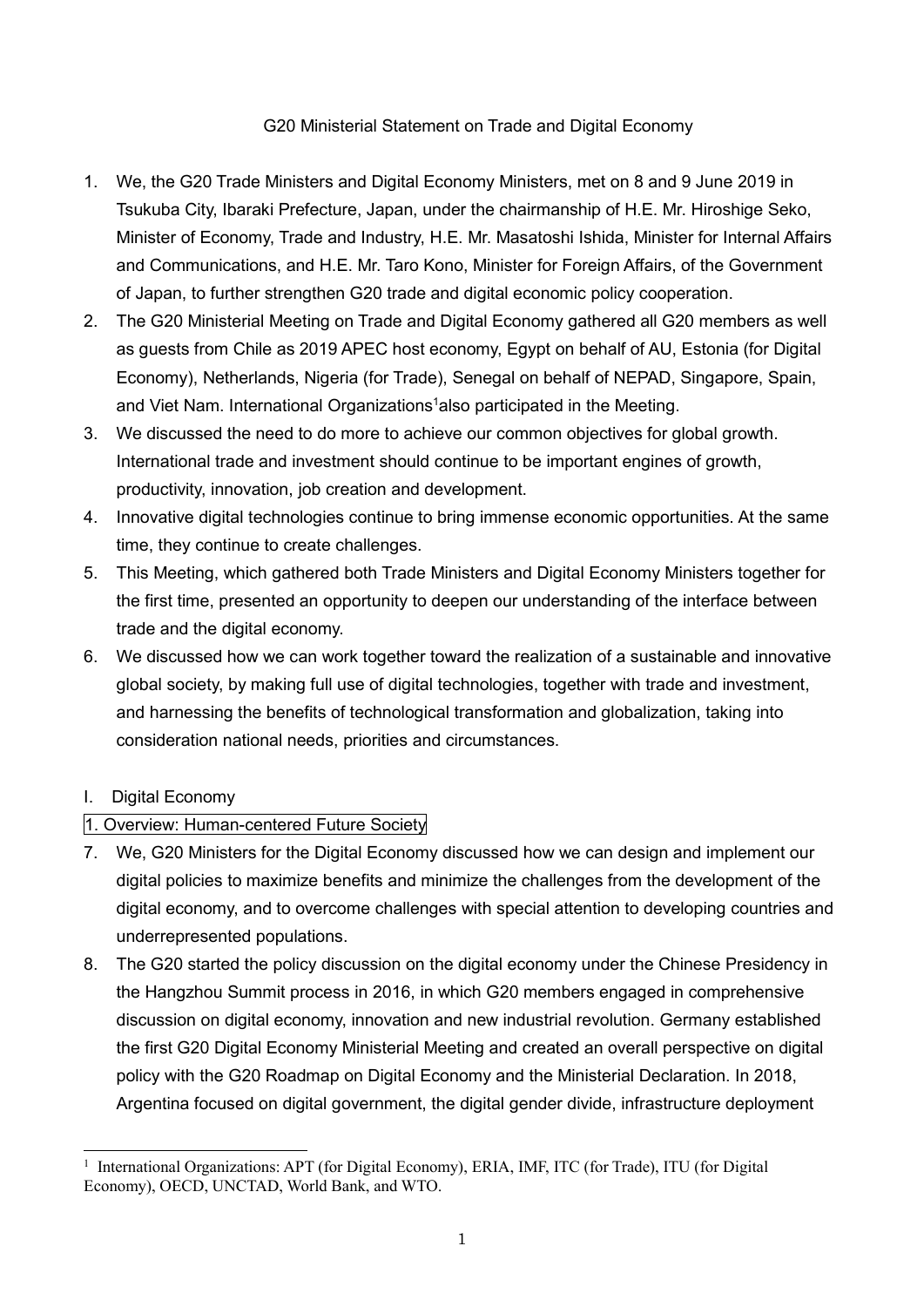and the measurement of the digital economy, in addition to creating the G20 Repository of Digital Policies. The Digital Economy Ministers issued a declaration, which noted that it is essential to continue the work on further understanding of the market impact of emerging technologies and new business models, like online platforms and the need to advance a fair, predictable, transparent, competitive and non-discriminatory business environment.

- 9. Recalling these discussions, we exchanged views on how to achieve an inclusive, sustainable, safe, trustworthy and innovative society through digitalization. We share the notion of a humancentered future society which is being promoted as Society 5.0 in Japan. Society 5.0 is a vision of human-centered future society promoted by the Japanese government to achieve an advanced society, which realizes economic growth and solves social challenges, by advancing towards Sustainable Development Goals (SDGs) through the increasing convergence of the physical world and the virtual world.
- 10. Digitalization is expected to continue creating benefits for our economies and societies as a whole. The benefits brought by increased productivity through the use of emerging technologies such as artificial intelligence (AI), fifth-generation mobile telecommunication technologies (5G), the Internet of Things (IoT), Distributed Ledger Technologies (e.g. block chain) will empower all individuals and firms by creating new opportunities, and generate new services and employment, all of which can lead to greater well-being and further inclusiveness for individuals and firms.
- 11. While digitalization has tremendous potential to deliver benefits to society, it also raises certain concerns. Digital divide should be addressed with a commitment to evidence-based policy approaches together with the efforts to improve the measurement of the digital economy that enable the widest possible adoption and use of innovative technology. We should come together to promote trust in the digital economy to harness the benefits brought by digitalization as well as to mitigate the associated challenges.
- 12. The G20 also reaffirms its commitment to fighting exploitation of the Internet for violent extremist and terrorist purposes, as well as promoting a free, open and secure internet, and encourages the digital industry to continue to work together with all stakeholders in fighting use of the Internet and social media for violent extremist and terrorist purposes, and addressing content that incites terrorist acts.
- 13. We share the view that the digital society must be built on trust among all stakeholders including governments, civil society, international organizations, academics and businesses through sharing common values and principles including equality, justice, transparency and accountability taking into account the global economy and interoperability. We note the views given at the G20 Digital Economy Multi-stakeholder Conference, and look forward to the multistakeholders discussion at the 14th United Nation's Internet Governance Forum at the end of November 2019 in Berlin and the WSIS Forum at the end of March 2020 in Geneva.
- 14. Building upon the commitments and achievements of previous years, we, as G20 Ministers,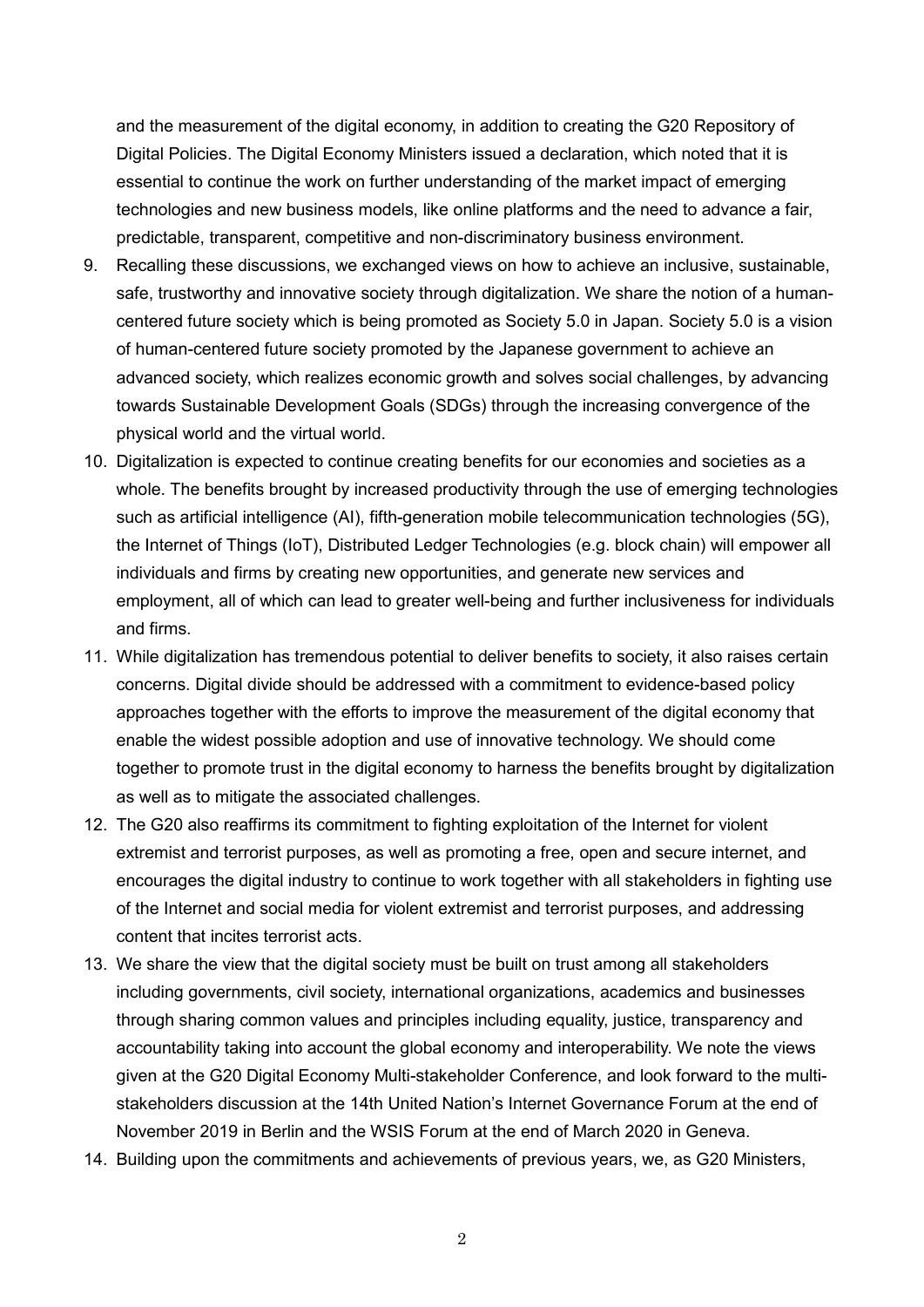commit to sharing and promoting national experiences and international policies to maximize and share the benefits from digitalization of our economies and societies through the following efforts.

# 2. Data Free Flow with Trust

- 15. Reaffirming the commitments made in Hangzhou, Dusseldorf, and Salta, we share the understanding that digitalization gives us the opportunity to promote inclusive and sustainable economic growth. Digitalization also promotes social and cultural progress and development, fosters innovation, and empowers individuals and businesses, including micro, small, and medium-sized enterprises (MSMEs) to benefit from emerging technologies and data.
- 16. Cross-border flow of data, information, ideas and knowledge generates higher productivity, greater innovation, and improved sustainable development. At the same time, we recognize that the free flow of data raises certain challenges. By continuing to address challenges related to privacy, data protection, intellectual property rights, and security, we can further facilitate data free flow and strengthen consumer and business trust. In order to build trust and facilitate the free flow of data, it is necessary that legal frameworks both domestic and international should be respected. Such data free flow with trust will harness the opportunities of the digital economy. We will cooperate to encourage the interoperability of different frameworks, and we affirm the role of data for development.

#### 3. Human-centered Artificial Intelligence (AI)

- 17. Recognizing the efforts undertaken so far by all stakeholders in their respective roles including governments, international organizations, academia, civil society and the private sector, and mindful of how technology impacts society, the G20 endeavors to provide an enabling environment for human-centered AI that promotes innovation and investment, with a particular focus on digital entrepreneurship, research and development, scaling up of startups in this area, and adoption of AI by MSMEs which face disproportionally higher costs to adopt AI.
- 18. We recognize that AI technologies can help promote inclusive economic growth, bring great benefits to society, and empower individuals. The responsible development and use of AI can be a driving force to help advance the SDGs and to realize a sustainable and inclusive society, mitigating risks to wider societal values. The benefits brought by the responsible use of AI can improve the work environment and quality of life, and create potential for realizing a humancentered future society with opportunities for everyone, including women and girls as well as vulnerable groups.
- 19. At the same time, we also recognize that AI, like other emerging technologies, may present societal challenges, including the transitions in the labor market, privacy, security, ethical issues, new digital divides and the need for AI capacity building. To foster public trust and confidence in AI technologies and fully realize their potential, we are committed to a human-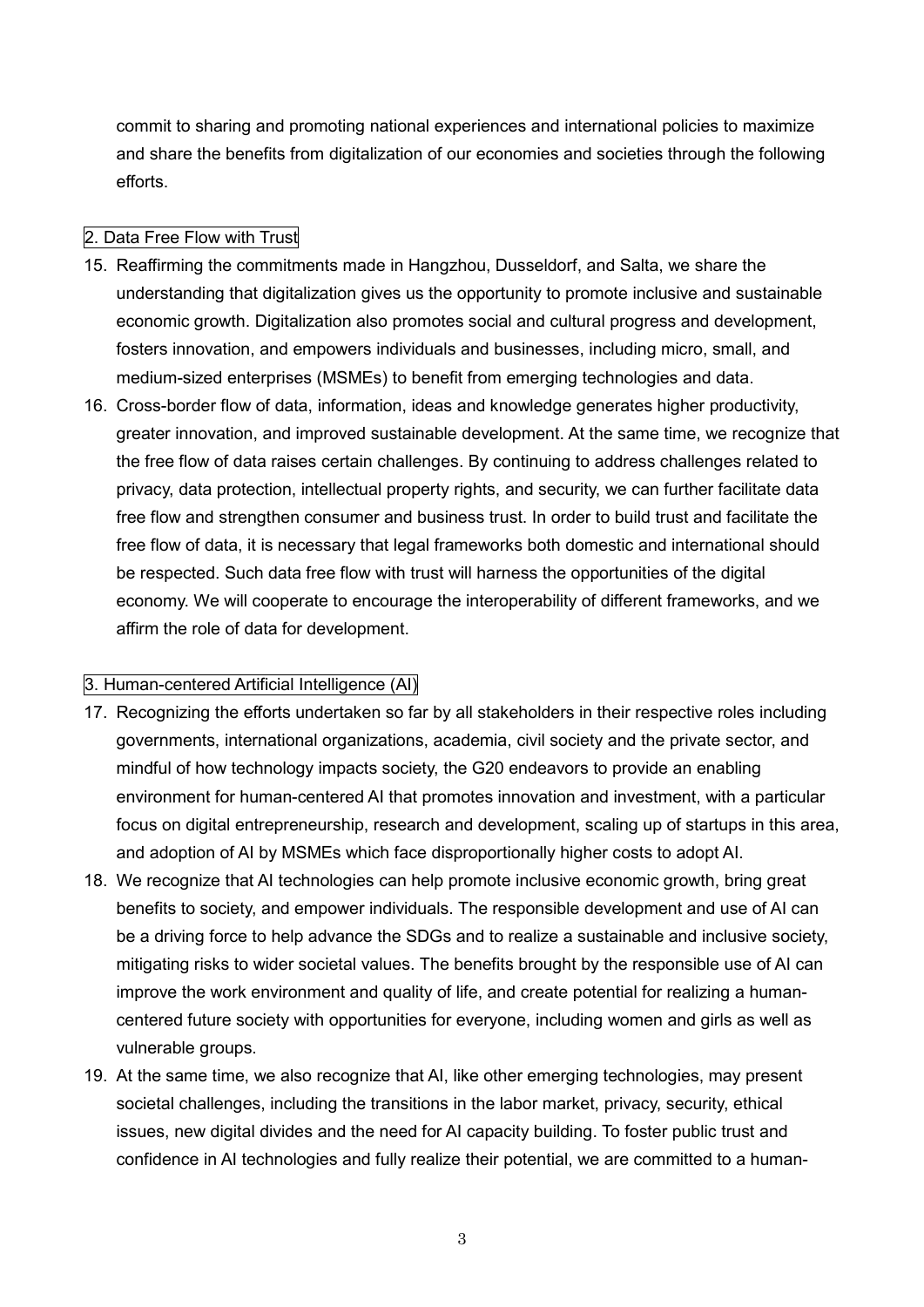centered approach to AI, guided by the G20 AI Principles drawn from the OECD Recommendation on AI, which are attached in Annex and are non-binding. This Annex includes the following principles of "inclusive growth, sustainable development and well-being", "humancentered values and fairness", "transparency and explainability", "robustness, security and safety" and "accountability". The Annex also offers guidance for consideration by policy makers with the purpose of maximizing and sharing the benefits from AI, while minimizing the risks and concerns, with special attention to international cooperation and inclusion of developing countries and underrepresented populations.

20. In pursuing human-centered AI, G20 members recognize the need to continue to promote the protection of privacy and personal data consistent with applicable frameworks. The G20 also recognizes the need to promote AI capacity building and skills development. We will each continue to strive for international cooperation and endeavor to work together with appropriate fora in areas such as research and development, policy development and information sharing through the G20 Repository of Digital Policies and other open and collaborative efforts.

#### 4. Governance Innovation - Agile and Flexible Policy Approaches in the Digital Economy -

- 21. We recognize that harnessing the full potential of emerging technologies would benefit from more innovation enabling approaches to policy making than in the past. We will strive for innovation-friendly policies to capitalize the potential of digital technologies and look to remove barriers to innovation accordingly.
- 22. We recognize that various countries have already taken steps with the intention of making policy approaches more flexible, holistic, and agile, for example through the use of regulatory sandboxes. Policies, regulations, or the removal of regulatory barriers can contribute to and accelerate economic growth, and inclusive development by developing countries as well as MSMEs.
- 23. We recognize that governance in the digital era needs to be not only innovation-friendly but also innovative itself, while not losing legal certainty. Interoperable standards, frameworks and regulatory cooperation can help in this regard. International as well as national policy formulation with the involvement of all relevant stakeholders in their respective roles is instrumental to address a wide range of societal challenges and facilitate discussion on how technology can be better incorporated into policy tools.
- 24. To adapt better policy approaches and guide technical innovation, we support the sharing of good practices between G20 countries, including by utilizing the G20 Repository of Digital Policies established under Argentina's presidency. We note the work of relevant international organizations.

# 5. Security in the Digital Economy

25. Security in the digital economy is essential for strengthening our public's confidence in digital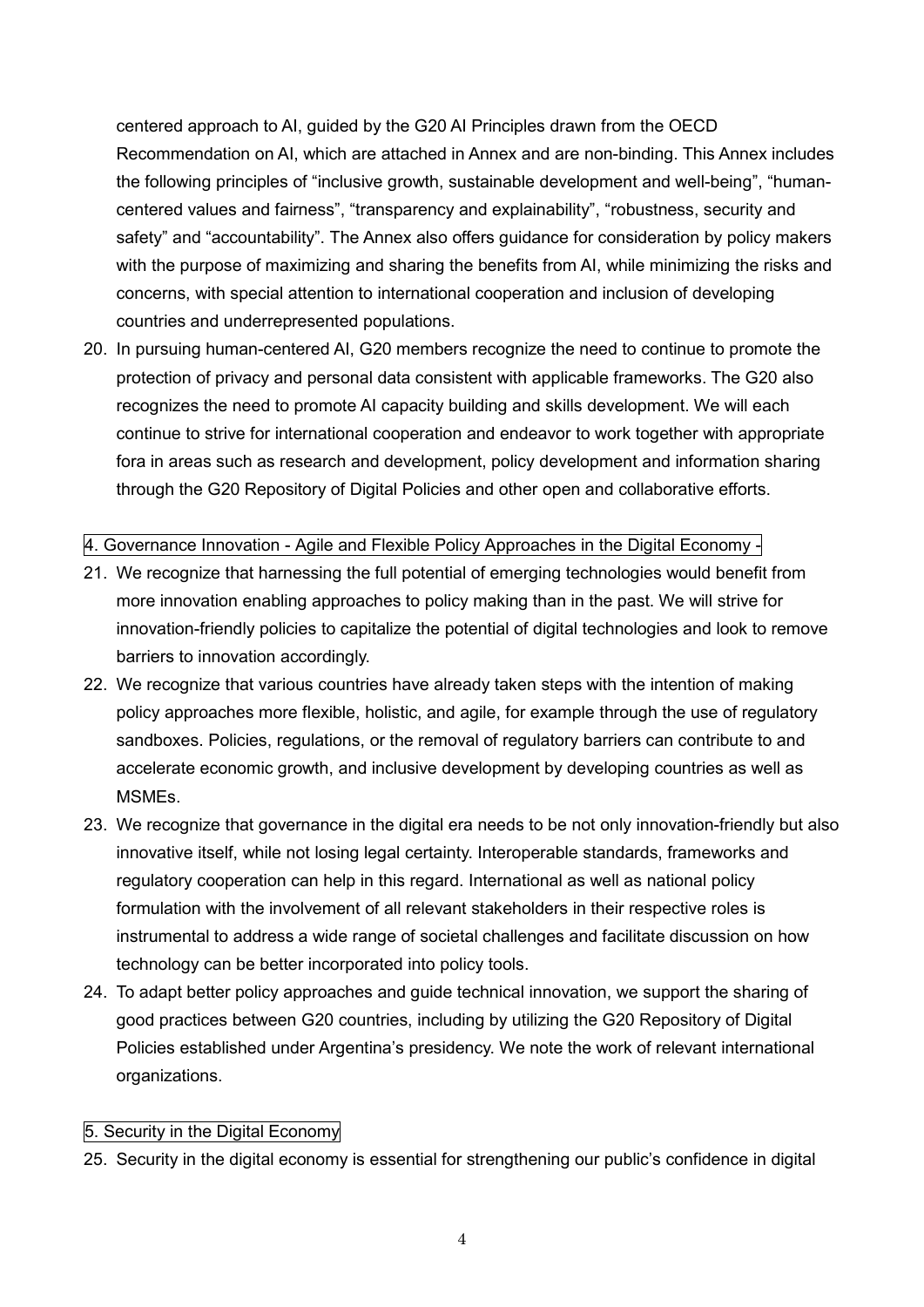technologies and the entire digital economy. We recognize the importance for governments and other stakeholders within their respective roles to address security gaps and vulnerabilities. These have a negative impact on digital innovations, and trust by consumers and businesses, and thus hinder us from taking full advantage of the benefits of digitalization. Security in the digital economy is also important for governments in providing their services.

26. Along with the rapid expansion of emerging technologies, including IoT, the value of an ongoing discussion on security in the digital economy is growing. We, as G20 members, affirm the need to further work on these urgent challenges.

We recognize the global aspect of security in the digital economy together with the need to develop localized and customized frameworks and methodologies. Industry-led and market-led global technical standards, developed based upon principles of openness, transparency, and consensus help deliver interoperability. These promote trust, which is essential for enabling the benefits of the global digital economy.

27. We recognize the need to raise awareness on the importance of actions to enhance security in the digital economy. We also recognize the role played by stakeholders such as private sector, the technical community and civil society, and relevant international organizations to further discuss those issues. We note relevant international organizations working on security in the digital economy within their existing mandates and efforts in security in the digital economy.

#### 6. SDGs and Inclusion

[Tackling the Digital Divide and Promoting Digitalization]

28. Digital Infrastructure

We recognize that improved connectivity and broadband access is a necessary condition for the development of the digital economy, as well as a powerful enabler of inclusive growth and sustainable development. Therefore we support initiatives aimed at the promotion of investment in domestic and international digital connectivity infrastructure, including fiber optic cables, 5G and other ultra-high-speed connectivity technologies, scaling-up the fiber optics infrastructure to avail fiber connectivity to a greater number of individuals and connectivity redundancy. We acknowledge the relevance of appropriate policy approaches that, while recognizing national circumstances, promote a pro-investment, fair, competitive, and non-discriminatory marketplace enhance the accessibility, affordability, quality and security of connectivity and digital services, and increase access to digital economic growth. We encourage the G20 common goal of promoting universal and affordable access to the Internet by all people by 2025. G20 members also encourage promoting connectivity in rural areas for rural prosperity with a particular focus on poverty eradication and distance learning.

#### 29. Digital Literacy

The digital divide recently is no longer just about access to technology, it is also about having the right skills and knowledge to use it. Possessing the right skills and knowledge as well as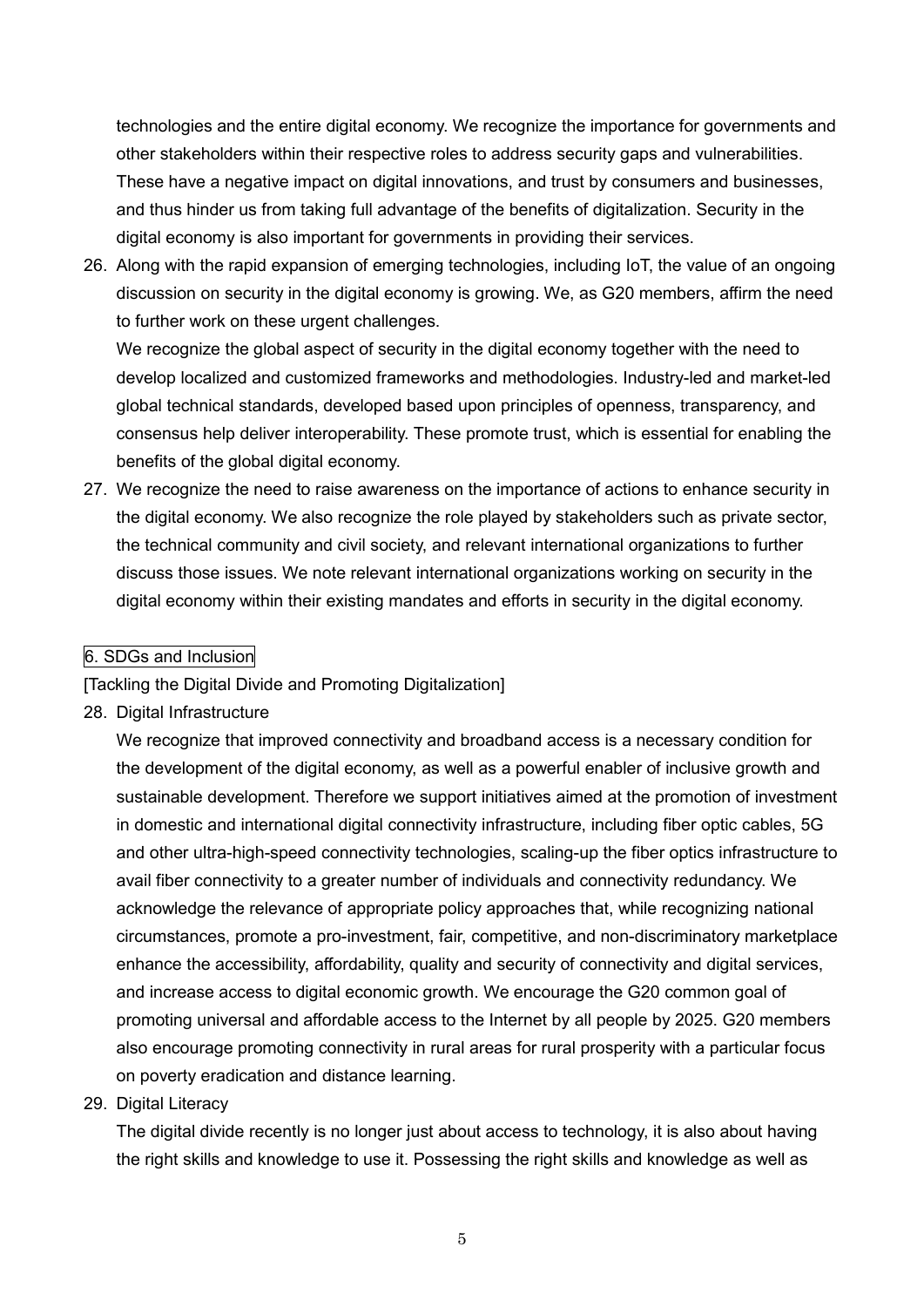creating consumer oriented digital environment has a direct impact on the ability of people to reap the benefits of digitalization for their personal and professional life. We encourage G20 countries to promote digital literacy strategies with a special focus on vulnerable groups and for labor market transformation.

30. Bridging the Digital Gender Divide

We reconfirm the importance of bridging the digital divide in ways such as development of skills for digital literacy, enhancing digital access and adopting digital technologies with special attention to the digital gender divide, while working towards the 25 by 25 goal that G20 members committed to in Brisbane, and to people who are living in remote areas as discussed in earlier DETFs under the German and Argentinian presidencies. With our continuous support of EQUALS and G20 #eSkills4girls initiative, we reaffirm that the participation of women and girls in the digital economy supports stronger economic growth, innovation, and inclusiveness and enhances societal well-being. We further encourage G20 countries to take actions to bridge the digital gender divide, including through the development of frameworks to measure and track sex-disaggregated data, and to make efforts to increase women's access to digital networks while addressing abuse and violent online behavior toward women, enhance women and girls' participation in STEM (Science, Technology, Engineering and Mathematics), support women's entrepreneurship in digital business and work within existing partnerships and frameworks. Technology should be accessible for all. The G20 could explore using the existing G20 Toolkit for Measuring Digital Economy to add indicators on women in digital.

31. Inclusion of MSMEs and Entrepreneurs

MSMEs and entrepreneurs are important drivers of innovation and the digital economy. Facilitative environment in which MSMEs can actively take part in the digital economy, including by using leapfrog technologies, are helpful to create an inclusive and sustainable society. The G20 will seek to exchange and share practices on the promotion and scale up of digital entrepreneurship.

32. Inclusive Design for people at all ages /Persons with disabilities

In addition to an approach where people develop additional skills to use digital technology, we acknowledge that digital technology, should be user-friendly and human-centered, and should be designed for use by a diverse group of persons, including persons with disabilities, older persons, or those with lower digital skills. For example, the use of new digital interfaces such as sensors and VUI (Voice User Interface) could support inclusion of persons with disabilities and older persons.

33. Digital transformation of industries

Digitalization can contribute to economic growth and social development in a variety of sectors. Manufacturing, which is one of the most crucial industries in the global economy, is becoming more digitalized, networked and intelligent. The G20 will share good practices and experiences regarding digital industrial policy with a view to promoting high quality inclusive development of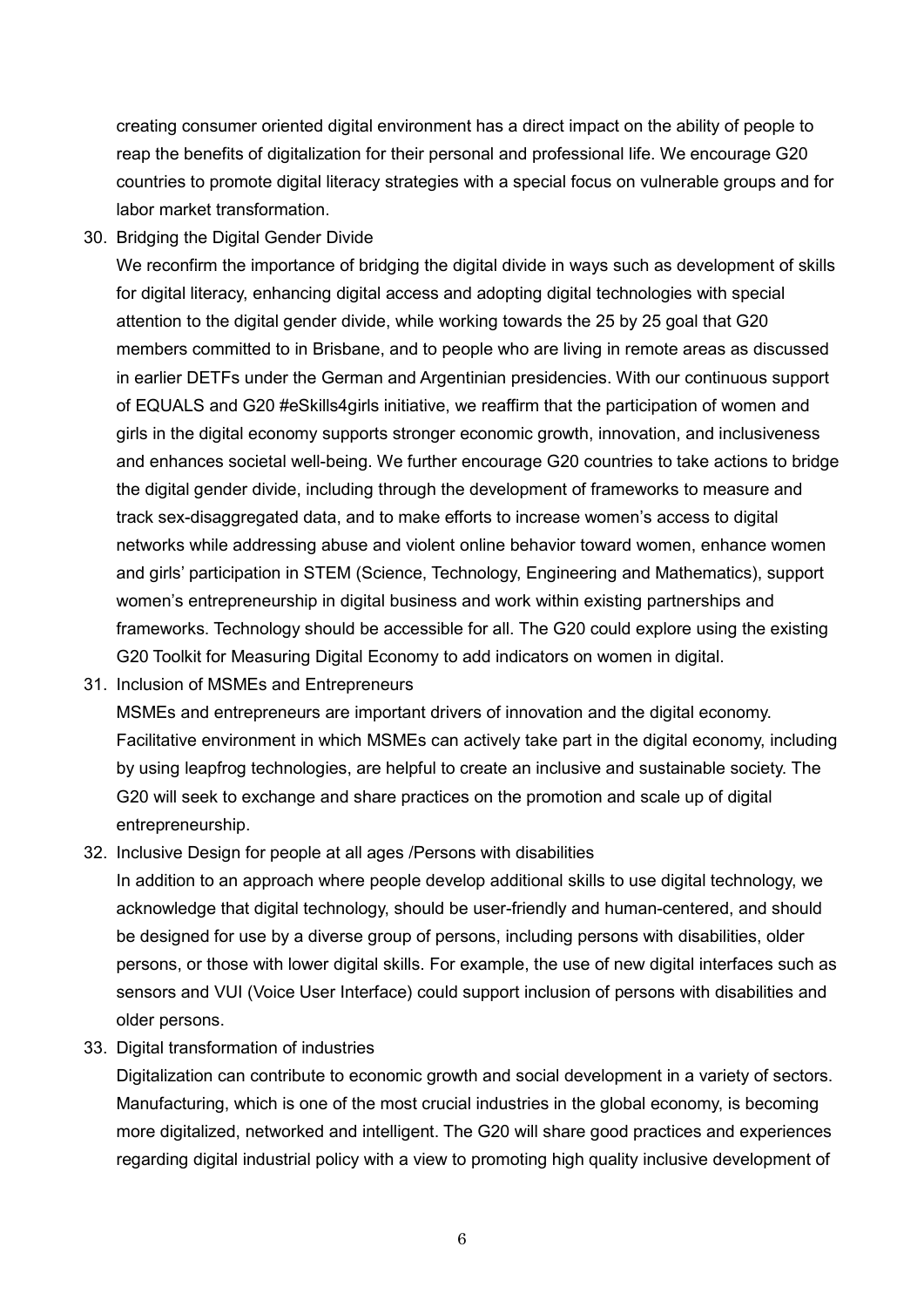all sectors including manufacturing sector, and take actions to create a favorable environment globally.

34. Smart Cities

To contribute to sustainable and inclusive growth in urban areas where most of the world's population and energy consumption are concentrated, the G20 encourages networking and experience-sharing among cities for the development of smart cities, recommended by the Business 20 and the Urban 20. Implementations of smart cities should take into account transparency, resiliency, privacy, security, efficiency, and interoperability. Cities and networks of cities that express an interest may join a Global Smart City Coalition, which has been proposed to be established in October. The G20 notes the upcoming "Super City/Smart City Forum" planned to be held on 29th of June in Osaka.

[Plan for action towards SDGs through digitalization]

- 35. In order to share the benefits of digitalization globally to contribute to the implementation of the G20 action plan on the 2030 agenda on sustainable development and leave no one behind, we will endeavor to share good practices and lessons learnt from their experiences in solving social problems by using the G20 Repository of Digital Policies.
- 36. We encourage all stakeholders in their respective roles to work together in facilitating digitalization in developing countries and regions, as well as globally, by making use of good practices and knowledge-sharing. For this objective, all G20 members and other interested countries are invited to discuss how to make use of good practices and knowledge and to set actions into motion to collaborate, cooperate and support the efforts for digitalization, including advance progress towards SDGs in developing countries and regions. We consider that digital governance is an essential leverage of prosperity, social inclusion and environmental sustainability with measurable results. We note the work of the Development Working Group for the Guiding Principles for the Development of Science, Technology, and Innovation for SDGs Roadmaps. We are committed to capacity-building around the world as a vehicle for implementing SDGs.
- 37. The knowledge sharing activity will be supported by the World Bank and other relevant international organizations, within their existing mandates and core competencies and managed by interested G20 members and other interested countries.

# 7. Way Forward

- 38. We will continue to work toward a human-centric future society, and emphasize the importance of working with all interested parties and stakeholders in sharing good practices and experiences, including inclusive digital economy business models, in digitalization to advance globally inclusive development of digital society.
- 39. We recognize the role and contributions of the G20 engagement groups and other civil society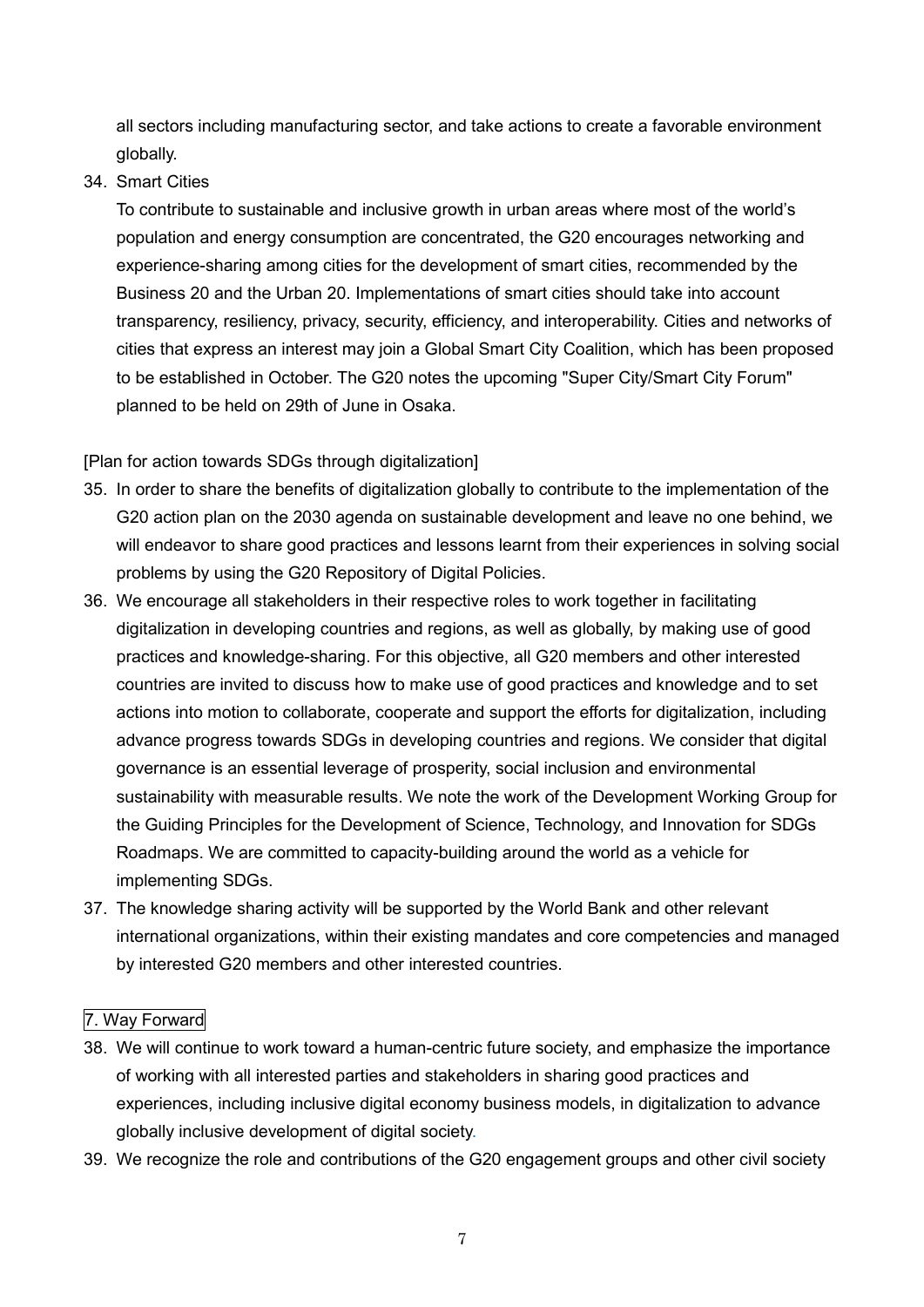groups in the G20 process. We thank International Organizations, including the APT, ERIA, IMF, ITU, OECD, UNCTAD, WB, and WTO for contributing their expertise to the work of the G20 DETF and welcome their efforts to maximize the positive impact of the digital economy.

# II. Trade

# 1. Dialogue on Trade Developments

- 40. We, the G20 Trade Ministers, exchanged views on the current trade environment. We agree that expanding trade and investment will be important factors to promote future widespread economic prosperity and sustainable growth.
- 41. We note that trade and investment growth slowed in 2018 and that this is contributing to a weaker global growth outlook for 2019-20 than previously projected. While growth is expected to increase in 2020, downside risks arising from the current trade environment could undermine this growth.
- 42. We continued our dialogue to mitigate risks and enhance confidence among exporters and investors, as we committed to do in Mar del Plata last year. We affirmed the need to handle trade tensions and to foster mutually beneficial trade relations.
- 43. We strive to realize a free, fair, non-discriminatory, transparent, predictable and stable trade and investment environment, to keep our markets open.
- 44. International trade is important for productivity, innovation, job creation and development. We recognize the contributions that the WTO has made to this end. We agree that action is necessary to improve the functioning of the WTO. We recognize our business community's call for the G20 to continue supporting the multilateral trading system.

# 2. Sound Business Environment that Promotes Market-Driven Investment Decisions

- 45. We reaffirm that structural problems in some sectors can cause a negative impact, especially as the global economy has become more integrated. We will strive to ensure a level playing field and foster an enabling business environment.
- 46. Many members affirm the need to strengthen international rules on industrial subsidies and welcome ongoing international efforts to improve trade rules affecting agriculture. Many of us highlighted agricultural subsidies and agricultural market access.
- 47. In order to foster an open, transparent and conducive global policy environment for investment, we recognize the value of improving open, non-discriminatory, transparent and predictable conditions for investment.

# 3. Promotion of Trade and Investment that Contribute to Sustainable and Inclusive Growth

48. Trade and investment have contributed to widespread and sustainable global growth, inclusivity, poverty reduction and sustainable economic development. In particular, Global Value Chains are important features of the global economy, which can help shape trade, investment and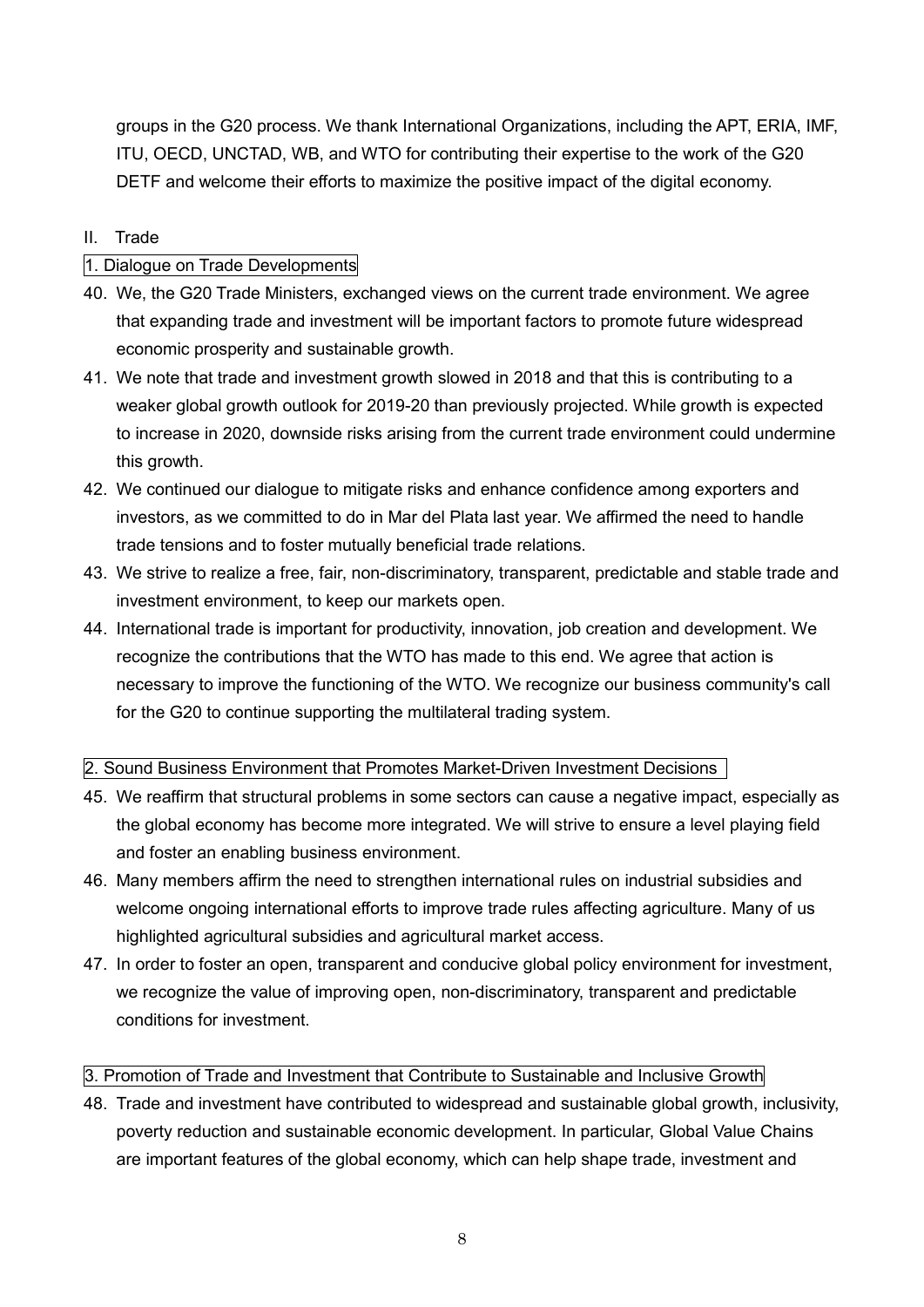development.

- 49. There is recognition that the benefits of trade and investment have not been shared widely enough with all countries and all members of society, especially those who are vulnerable. We need to enhance the benefits of trade and broaden participation. We also need to better understand the effects of trade and investment, better communicate their benefits to our citizens, and address their challenges.
- 50. We should promote, facilitate and increase the participation of groups that have not benefitted sufficiently from international trade, such as women, youth and MSMEs, while assisting them to seize the opportunities of international trade. We will continue to seek to enable enhanced participation by developing countries and MSMEs in Global Value Chains in increasingly meaningful ways. In this context, we recalled the discussion last year on key factors for G20 trade and investment policy-making options to support the participation and increase value addition in agro-food Global Value Chains.
- 51. We take note of the "B20 Tokyo Summit Joint Recommendations: Society 5.0 for SDGs" as a voice of the business sector, while recognizing different national views on these proposals.
- 52. We also take note of the adoption by the B20 of a "Business Voluntary Action Plan" which reflects views from the private sector and the intention of global businesses to strengthen efforts to jointly contribute to achieving the Sustainable Development Goals, through responsible business conduct.
- 53. We shared information on business and policy examples that contribute to widespread and sustainable growth and inclusivity through trade and investment with the aim of learning from each other's experiences, while acknowledging the different approaches of individual G20 Members, and noted the importance of the idea of Sanpoyoshi - benefitting the seller, the purchaser and society. These examples will be publicly available.

#### 4. WTO reform and Recent Developments in Bilateral and Regional Trade Agreements

- 54. Building on the G20 Leaders' declaration in Buenos Aires, we will work constructively with other WTO Members to undertake necessary WTO reform with a sense of urgency, including in the lead-up to the Twelfth WTO Ministerial Conference.
- 55. We recognize the importance of transparency of the WTO Members' trade related policies. We note ongoing initiatives on transparency and notifications with this purpose in mind. We confirm our commitment to fulfilling our existing notification obligations.
- 56. We also note ongoing initiatives to strengthen the activities of the WTO regular committees and bodies in order to make the WTO function more effectively.
- 57. We confirm the importance of the role of the WTO in generating opportunities and addressing various challenges. We reiterate our support for the work to agree on comprehensive and effective disciplines on fisheries subsidies as mandated in MC11. We also note some ongoing initiatives for updating WTO rules.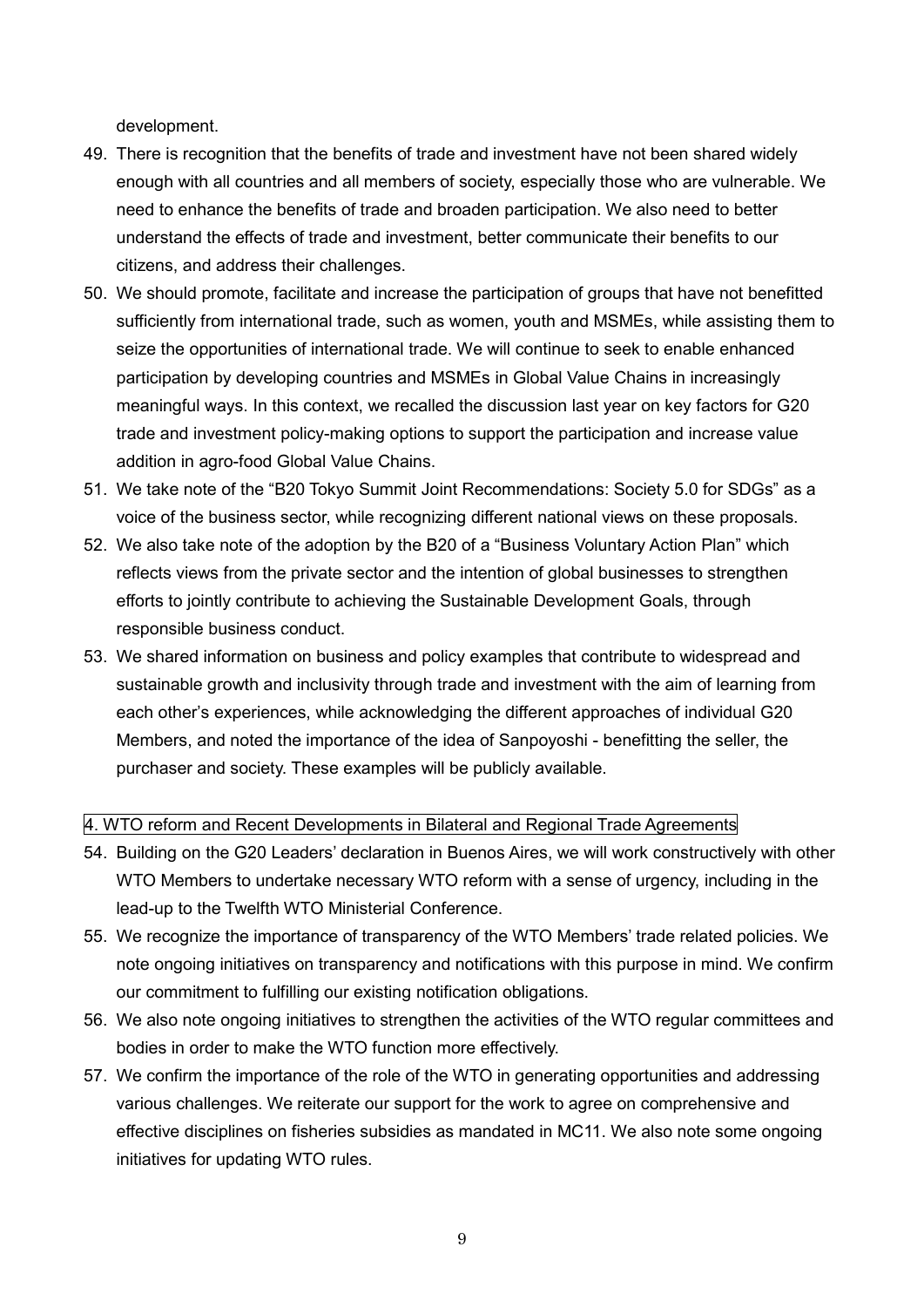- 58. We reaffirm the importance of the Work Programme on electronic commerce.
- 59. We note the ongoing discussion under the Joint Statement Initiative on electronic commerce.
- 60. Participants in the respective Joint Statement Initiatives under the WTO welcome the ongoing discussion and confirm their commitment to achieve progress.
- 61. In order to share the benefits of digitalization worldwide, we recognize that there is a need to enhance investment in infrastructure focusing on ICT, including in developing countries, to facilitate their participation in the digital economy. We also acknowledge the need for capacity building for women, youth and MSMEs to benefit more from digitalization. To this end, we will continue our effort to harness and enhance the potential of trade and the digital economy.
- 62. We recognize the complementary roles of bilateral and regional free trade agreements that are WTO-consistent.
- 63. We agree that action is necessary regarding the functioning of the dispute settlement system consistent with the rules as negotiated by the WTO Members.
- Ⅲ.Interface between Trade and the Digital Economy
- 64. We, the G20 Trade Ministers and Digital Economy Ministers, recognizing the growing impact of digitalization on our societies and economies including in trade and commerce, reaffirmed the importance of the interface between trade and the digital economy as stated in the Buenos Aires Leaders' declaration. We discussed related issues on the interface between trade and the digital economy.
- 65. We exchanged views on various issues including the concept of data free flow with trust, WTO discussions on electronic commerce, and needs for capacity building, bearing in mind the importance of ensuring that all countries are able to realize their opportunities. Discussions should continue with a view to enhance the benefits of digitalization, which is transforming every aspect of our economies and societies, and can contribute to economic growth, job creation, inclusion, development and innovation.
- Ⅳ. Towards the Osaka Summit
- 66. With a view to deepening G20 cooperation in the area of Trade and Digital Economy, we jointly recommend our Leaders consider these important topics at the Osaka Summit.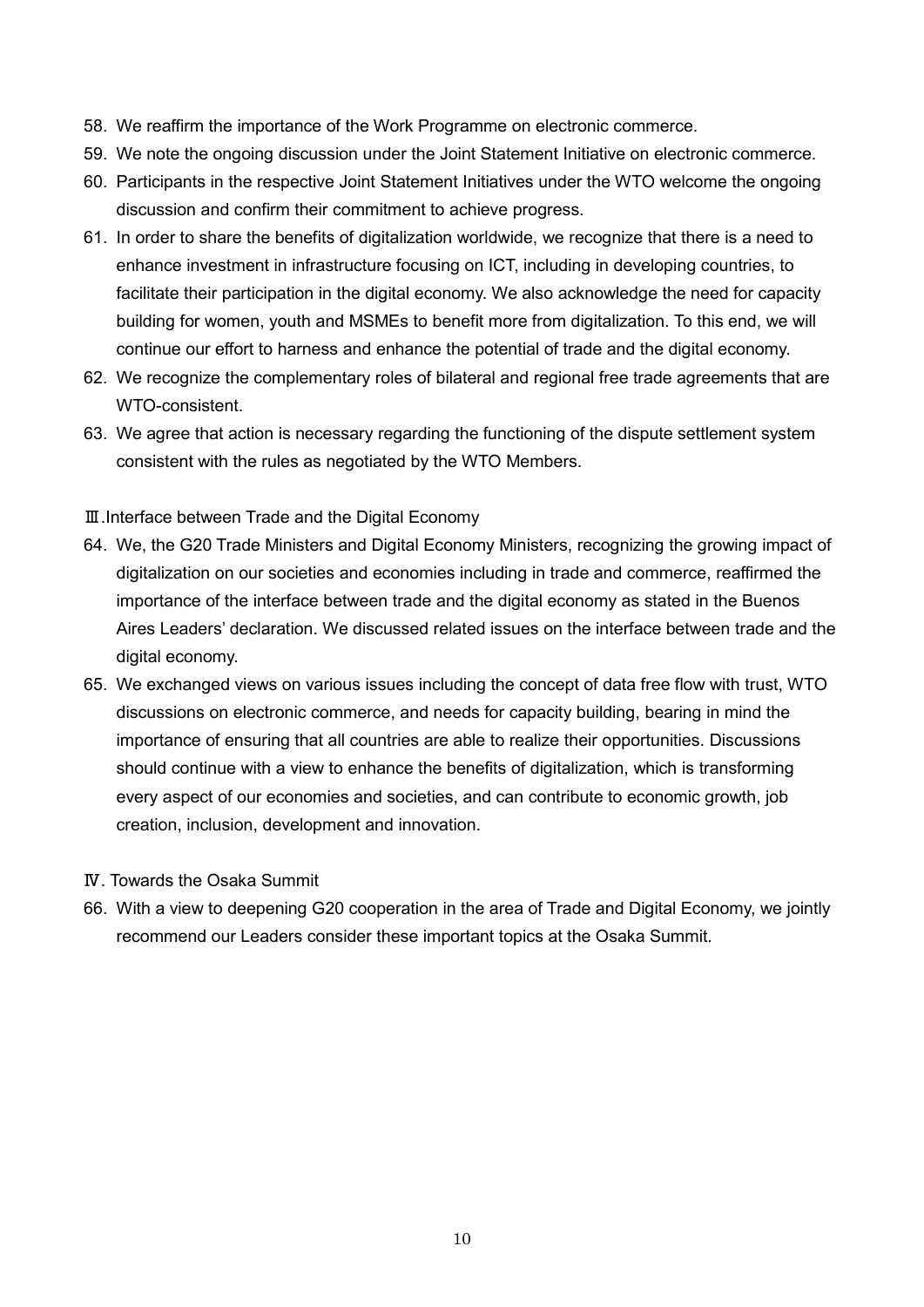# **ANNEX**

# **G20 AI Principles** 2

# **The G20 supports the Principles for responsible stewardship of Trustworthy AI in Section 1 and takes note of the Recommendations in Section 2.**

#### **Section 1: Principles for responsible stewardship of trustworthy AI**

1.1. Inclusive growth, sustainable development and well-being

Stakeholders should proactively engage in responsible stewardship of trustworthy AI in pursuit of beneficial outcomes for people and the planet, such as augmenting human capabilities and enhancing creativity, advancing inclusion of underrepresented populations, reducing economic, social, gender and other inequalities, and protecting natural environments, thus invigorating inclusive growth, sustainable development and well-being.

#### 1.2. Human-centered values and fairness

- a) AI actors should respect the rule of law, human rights and democratic values, throughout the AI system lifecycle. These include freedom, dignity and autonomy, privacy and data protection, non-discrimination and equality, diversity, fairness, social justice, and internationally recognized labor rights.
- b) To this end, AI actors should implement mechanisms and safeguards, such as capacity for human determination, that are appropriate to the context and consistent with the state of art.

# 1.3. Transparency and explainability

AI Actors should commit to transparency and responsible disclosure regarding AI systems. To this end, they should provide meaningful information, appropriate to the context, and consistent with the state of art:

- i. to foster a general understanding of AI systems;
- ii. to make stakeholders aware of their interactions with AI systems, including in the workplace;
- iii. to enable those affected by an AI system to understand the outcome; and,
- iv. to enable those adversely affected by an AI system to challenge its outcome based on plain and easy-to-understand information on the factors, and the logic that served as the basis for the prediction, recommendation or decision.
- 1.4. Robustness, security and safety
	- a) AI systems should be robust, secure and safe throughout their entire lifecycle so that, in

<sup>2</sup> This Annex draws from the OECD principles and recommendations.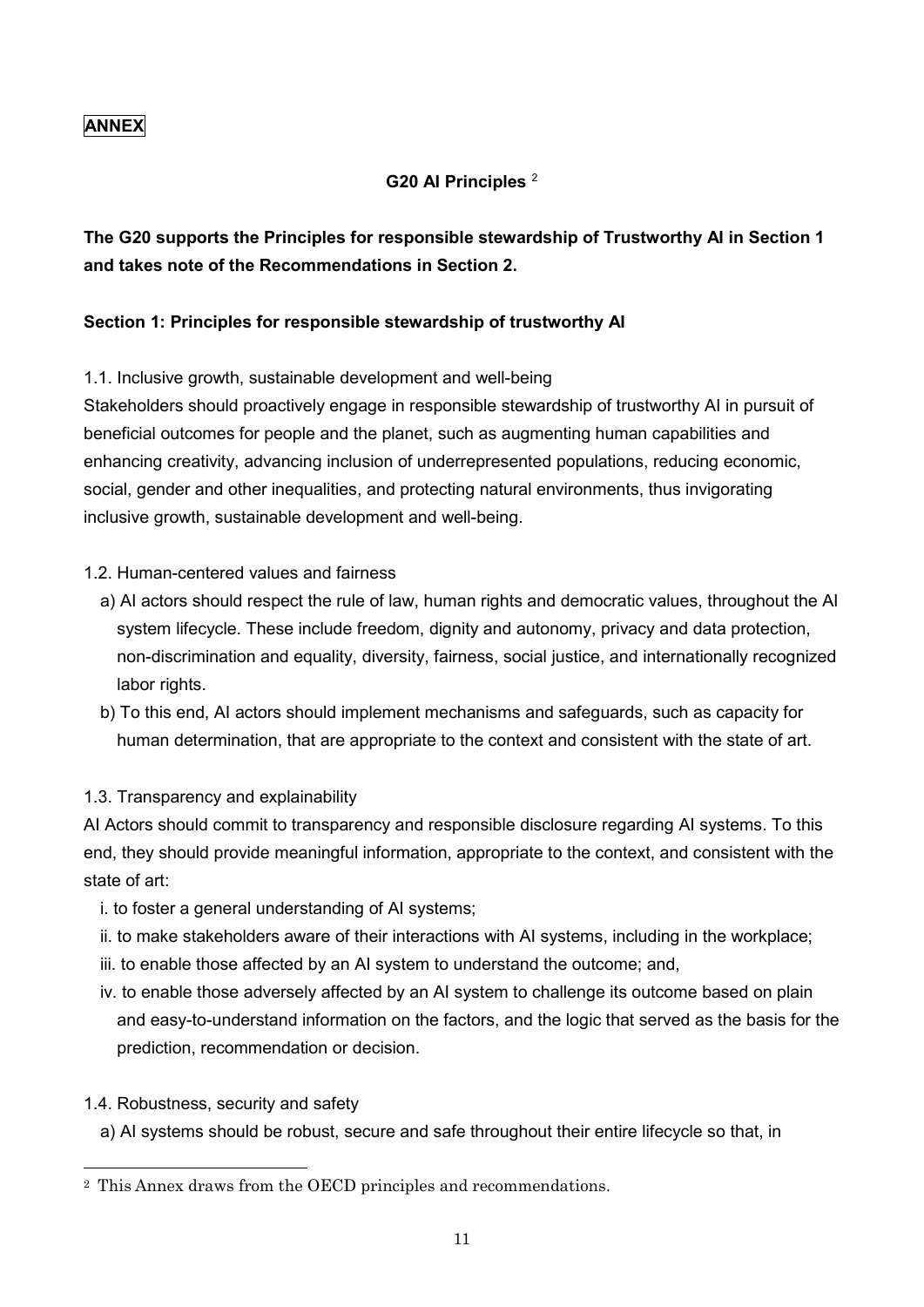conditions of normal use, foreseeable use or misuse, or other adverse conditions, they function appropriately and do not pose unreasonable safety risk.

- b) To this end, AI actors should ensure traceability, including in relation to datasets, processes and decisions made during the AI system lifecycle, to enable analysis of the AI system's outcomes and responses to inquiry, appropriate to the context and consistent with the state of art.
- c) AI actors should, based on their roles, the context, and their ability to act, apply a systematic risk management approach to each phase of the AI system lifecycle on a continuous basis to address risks related to AI systems, including privacy, digital security, safety and bias.

#### 1.5. Accountability

AI actors should be accountable for the proper functioning of AI systems and for the respect of the above principles, based on their roles, the context, and consistent with the state of art.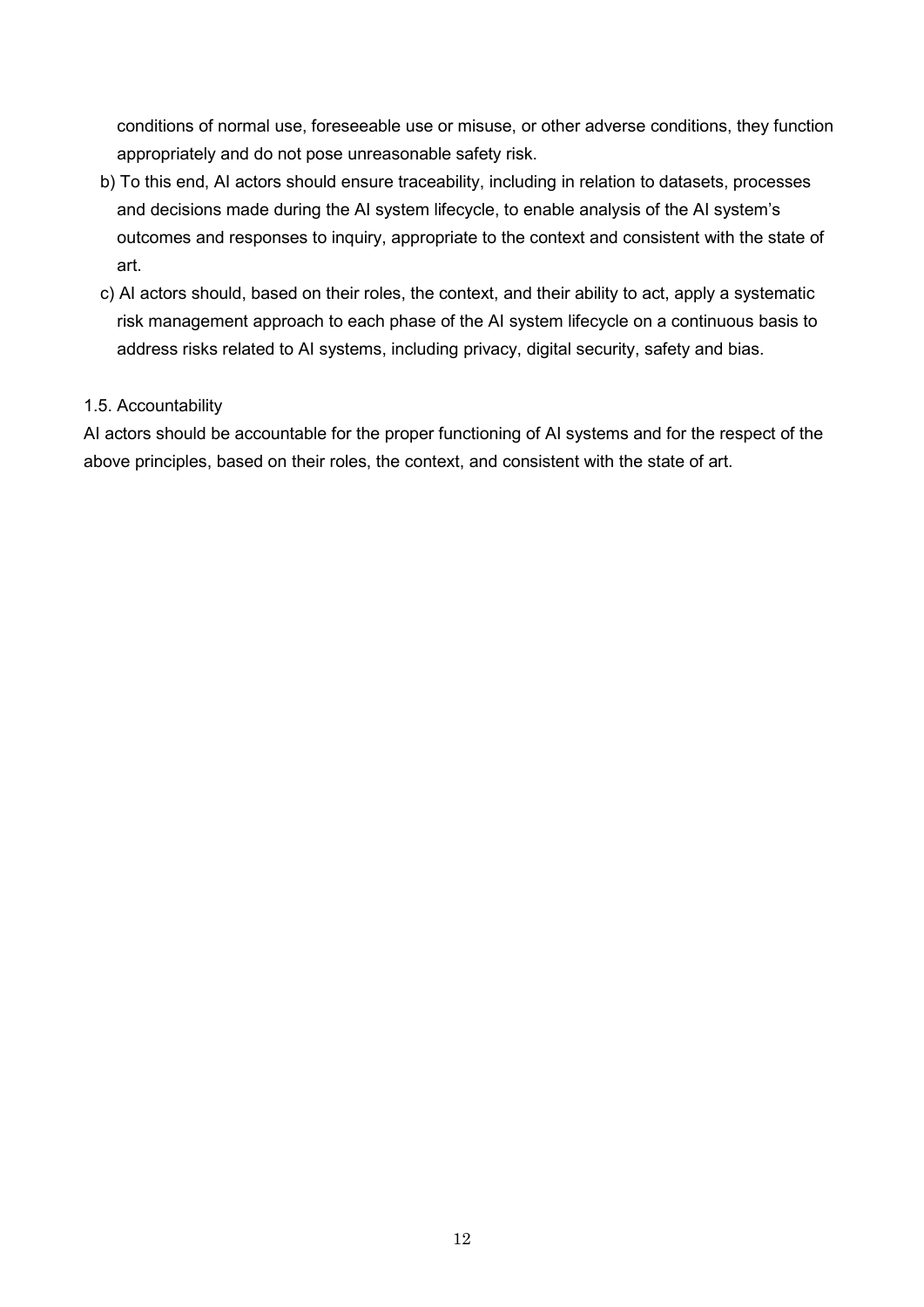# **Section 2: National policies and international co-operation for trustworthy AI**

- 2.1. Investing in AI research and development
	- a) Governments should consider long-term public investment, and encourage private investment, in research and development, including inter-disciplinary efforts, to spur innovation in trustworthy AI that focus on challenging technical issues and on AI-related social, legal and ethical implications and policy issues.
	- b) Governments should also consider public investment and encourage private investment in open datasets that are representative and respect privacy and data protection to support an environment for AI research and development that is free of inappropriate bias and to improve interoperability and use of standards.

#### 2.2. Fostering a digital ecosystem for AI

Governments should foster the development of, and access to, a digital ecosystem for trustworthy AI. Such an ecosystem includes in particular digital technologies and infrastructure, and mechanisms for sharing AI knowledge, as appropriate. In this regard, governments should consider promoting mechanisms, such as data trusts, to support the safe, fair, legal and ethical sharing of data.

# 2.3 Shaping an enabling policy environment for AI

- a) Governments should promote a policy environment that supports an agile transition from the research and development stage to the deployment and operation stage for trustworthy AI systems. To this effect, they should consider using experimentation to provide a controlled environment in which AI systems can be tested, and scaled-up, as appropriate.
- b) Governments should review and adapt, as appropriate, their policy and regulatory frameworks and assessment mechanisms as they apply to AI systems to encourage innovation and competition for trustworthy AI.
- 2.4. Building human capacity and preparing for labor market transformation
	- a) Governments should work closely with stakeholders to prepare for the transformation of the world of work and of society. They should empower people to effectively use and interact with AI systems across the breadth of applications, including by equipping them with the necessary skills.
	- b) Governments should take steps, including through social dialogue, to ensure a fair transition for workers as AI is deployed, such as through training programs along the working life, support for those affected by displacement, and access to new opportunities in the labor market.